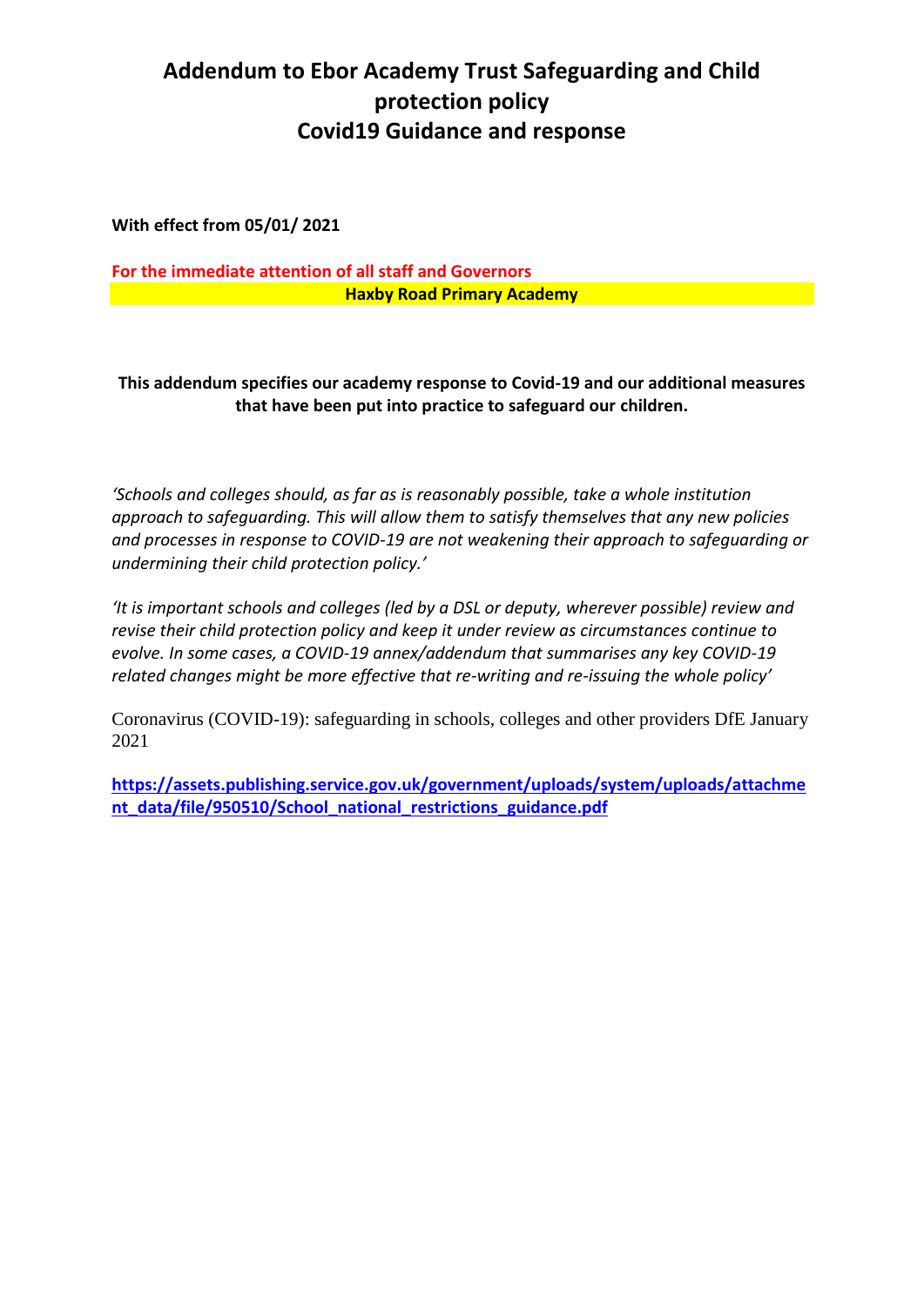### **Addendum to Ebor Academy Trust Safeguarding and Child protection policy Covid19 Guidance and response**

#### **Context**

**In response to COVID guidance January 21 the specific contingency plans and awareness raising measures are outlined in this addendum to the existing school Child Protection and Safeguarding (CP&S) arrangements. As such, these contingency arrangements are obligatory and must be followed by all staff. We all have a shared responsibility for CP&S.**

Whilst the Child Protection & Safeguarding arrangements and responsibilities outlined in the Ebor Academy Trust strategic policy remain in place, in the current context, specific and vital additional strategies are required to be implemented to ensure continuity of support for vulnerable children and others attending school at this time.

We will endeavour to do all that we can to continue to provide a safe and caring environment for all children and staff attending school and to support children not attending as much as practicably possible.

We recognise that some of the children attending school are our most vulnerable and may be at even greater risk or stress at this time due to family problems or mental health concerns or other issues.

Staff are aware through this time of national crisis and school closures of the potential significant impacts on a child/young person's mental health and wellbeing. Staff are ensuring that if they have such concerns about a child, be that child attending the provision or otherwise, they are able to gather all concerns/disclosures and record and report them through the usual channels. Any indicators that a child is potentially at risk or vulnerable, through disclosures or behaviours presented through online classrooms and remote teaching tools, must still be collated and reported in the usual manner. Where schools are operating rotating leadership teams or remote DSL support then all staff should be clear on who they report disclosures and concerns to on a daily basis.

The leadership team and governors also are aware and sensitive to the pressures that staff, including themselves, are under at this time and recognise that they require support in order to be able to support the children they care for at school. This is particularly the case for staff such as DSLs, SENDCO, pastoral teams and Designated LAC teachers who have such an important role to play in supporting our most vulnerable children.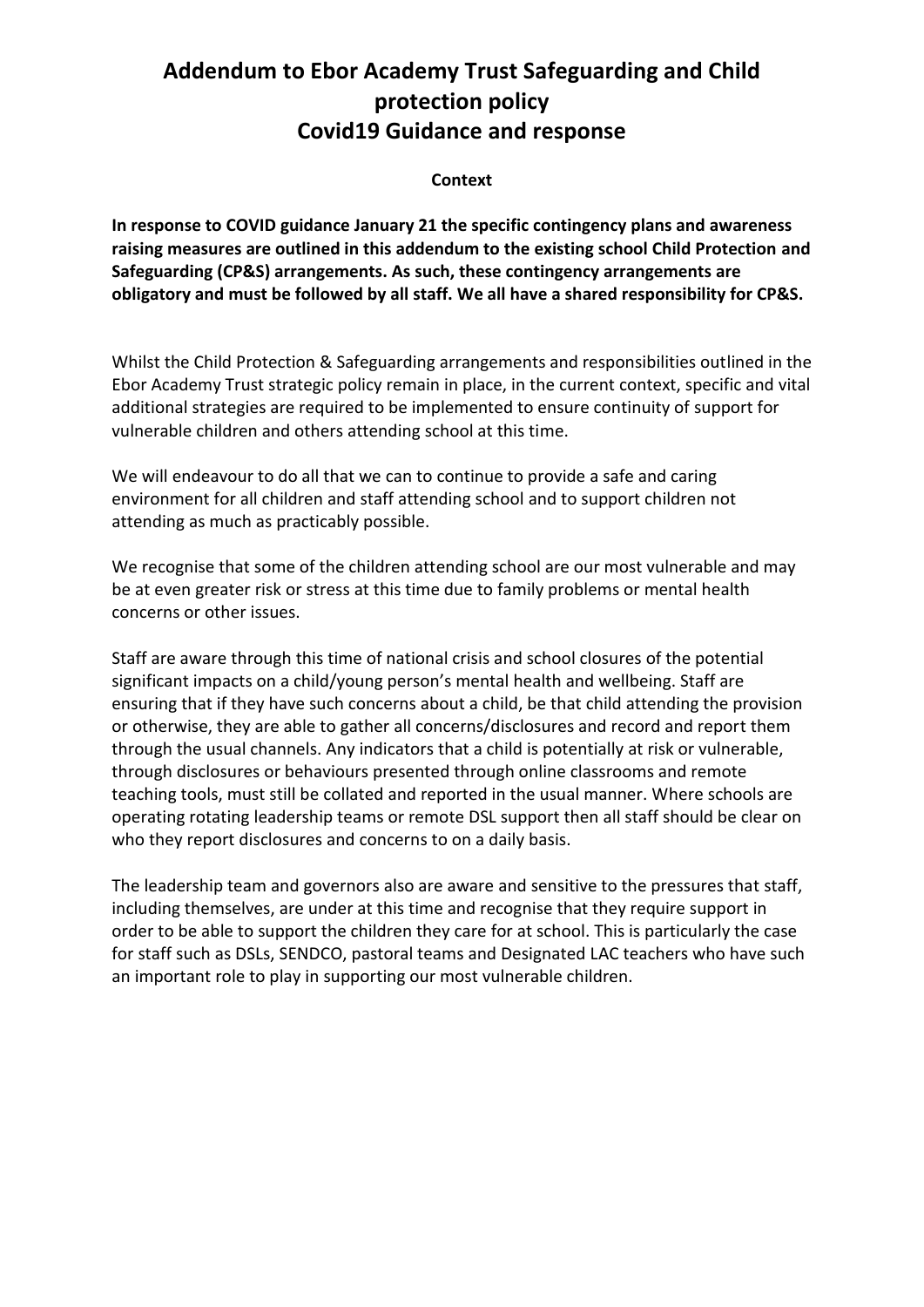## **Addendum to Ebor Academy Trust Safeguarding and Child protection policy Covid19 Guidance and response**

### **Key contacts**

| <b>Role</b>                        | <b>Name</b>       | Contact      | Email                            |
|------------------------------------|-------------------|--------------|----------------------------------|
|                                    |                   | number       |                                  |
| Designated<br>Safeguarding<br>Lead | Laura Woodward    | 01904 555590 | haxbyroadacademy@hr.ebor.academy |
| Deputy Designated                  | Sam Smart         | 01904 555590 | haxbyroadacademy@hr.ebor.academy |
| Safeguarding                       |                   |              |                                  |
| Lead                               |                   |              |                                  |
| Headteacher                        | lLaura Woodward   | 01904 555590 | haxbyroadacademy@hr.ebor.academy |
| <b>Trust Safeguarding</b>          | Rebecca McGuinn   | 01904 553404 | r.mcquinn@ebor.academy           |
| Lead                               |                   |              |                                  |
| Chair of                           | lPatricia Goodall | 01904 555590 | p.goodall@ebor.academy           |
| Governors                          |                   |              |                                  |
| Safeguarding                       | Steven Symonds    | 01904 555590 | s.symonds@ebor.academy           |
| Governor / Trustee                 |                   |              |                                  |

#### **1. Updated advice from the local safeguarding partners or MAT**

1.1 Due to COVID19 the Ebor Academy Trust has assigned the strategic responsibility for safeguarding to the Trust Safeguarding Lead who can act, where needed, as a remote DSL for schools.

1.2 The Trust Safeguarding Lead and Executive Head teacher for each school are also available to support with complex cases and offer extra balances and checks in relation to the safety of all pupils.

1.3 Within each local authority area, a number of school-based staff are working as part of a coordinated response team under the guidance of the Trust Safeguarding Lead, offering the MAT schools in the locality additional advice and capacity to ensure all safeguarding arrangements remain compliant and operational. The Trust has updated its central register of all children in its schools identified as vulnerable, under the January 21 guidance for vulnerable pupils. This is only accessed by the Trust Safeguarding lead and the CEO. This includes a child on a child protection plan, child in need, child looked after, or a child with an EHCP. This allows for contingencies to be made if ever a school does not have its DSL or DDSL for a short period of time.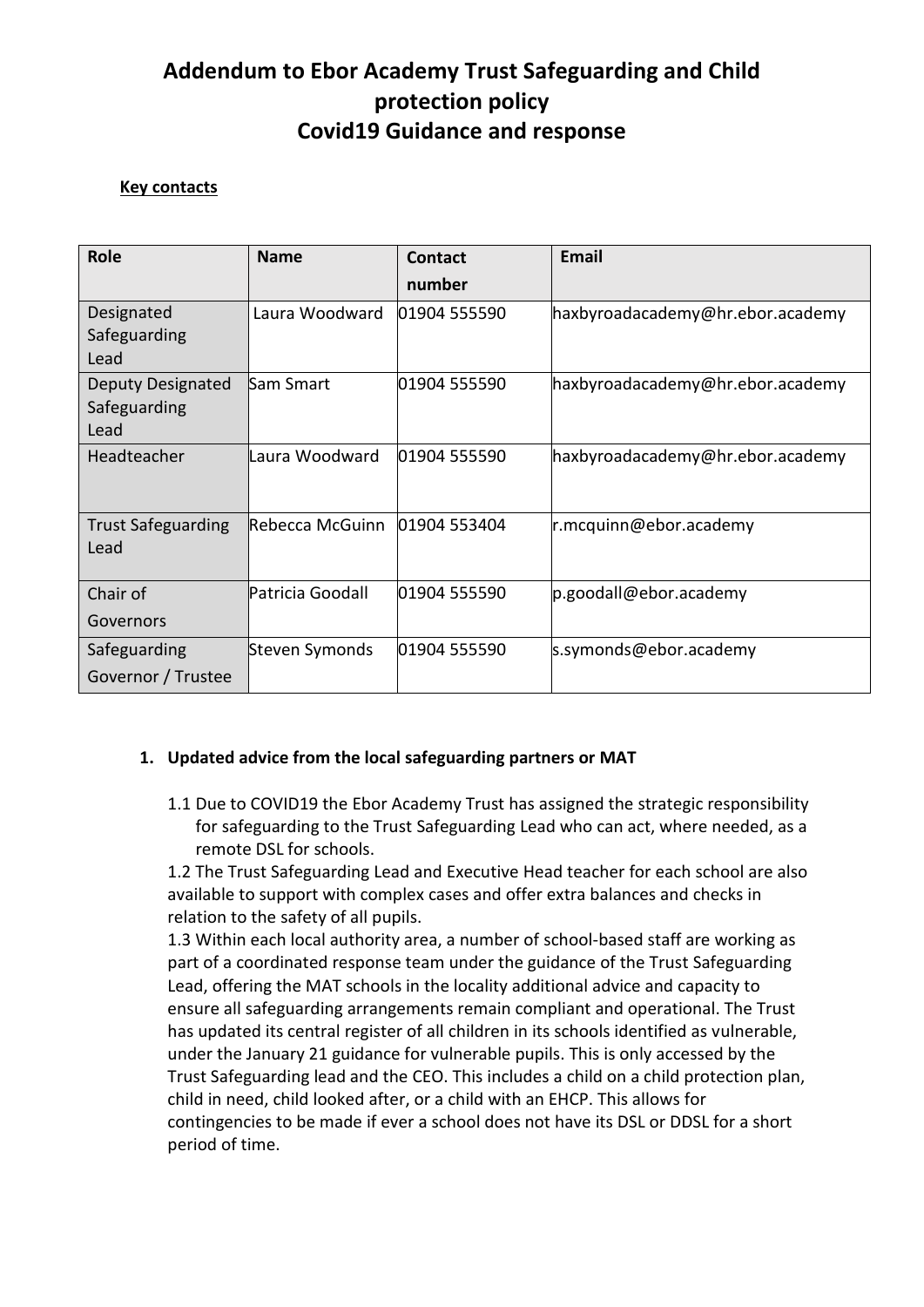### **Covid19 Guidance and response**

**Updated advice received from local authorities regarding Vulnerable children, children with education, health and care (EHC) plans, the local authority designated officer and children's social care, reporting mechanisms, referral thresholds and children in need.**

2.1 Children with an EHCP plan have been offered a place in school in line with the government stipulations on provision for vulnerable pupils

2.2 Where an EHCP child is not attending onsite due to parental preference this needs to be clearly documented within CPOMS and the reasons as to why the place is not being accessed

2.3 Where it is deemed too high risk for an EHCP child to be onsite full time then a risk assessment needs to be completed and full cooperation and consent from the parent needs to be sought to reach an appropriate agreement around the child's provision. This must only be for exceptional circumstances. EHCP children are entitled to full time school based education.

2.4 The SENCO makes weekly calls to all the children on the SEND register and their families. The SENCO will provide a weekly newsletter, complete with SEND resources to support the SEND children during their home learning linked to their SEND plans. The SENCO will help families with adaptations needed for their home learning e.g. timetables and differentiated planning. The teaching and learning team will differentiate the work where needed. The SENCO will provide wellbeing resources and life skill curriculum resources. Most children with an EHCP are accessing provision, some on a reduced basis, to meet their needs. Risk assessments for highly challenging children have been completed with advice from relevant professionals and shared with parents.

2.5 Children identified as critically vulnerable (those with a social worker) should be accessing full time school and therefore should have a place allocated for the duration of the closure. Regular liaison with Children's Social Care must be in position for these children.

2.6 In line with the guidance around vulnerable groups these children must be prioritised as having a place at school. If the parent does not consent to send them then they still need to remain as part of the onsite roll in order to be closely tracked and monitored.

2.7 Each school's leadership team is required to oversee the welfare of all children classed as vulnerable. Ensuring that the appropriate number of welfare phone calls/pavement home visits/and liaison with the family are made. Where it is needed, alternative and bespoke provision is being put in place for these children and they are constantly being monitored. Regular liaison with Children's Social Care is in position for these children.

2.8 The Safeguarding and Web team make weekly calls to all children on the vulnerable list to ensure that they have the appropriate resources and determine ongoing provision. Whole school check-ins occur weekly with the WEB team closely monitoring and picking up any concerns. All children identified as vulnerable who are accessing on site provision continue to access WEB and ELSA (emotional learning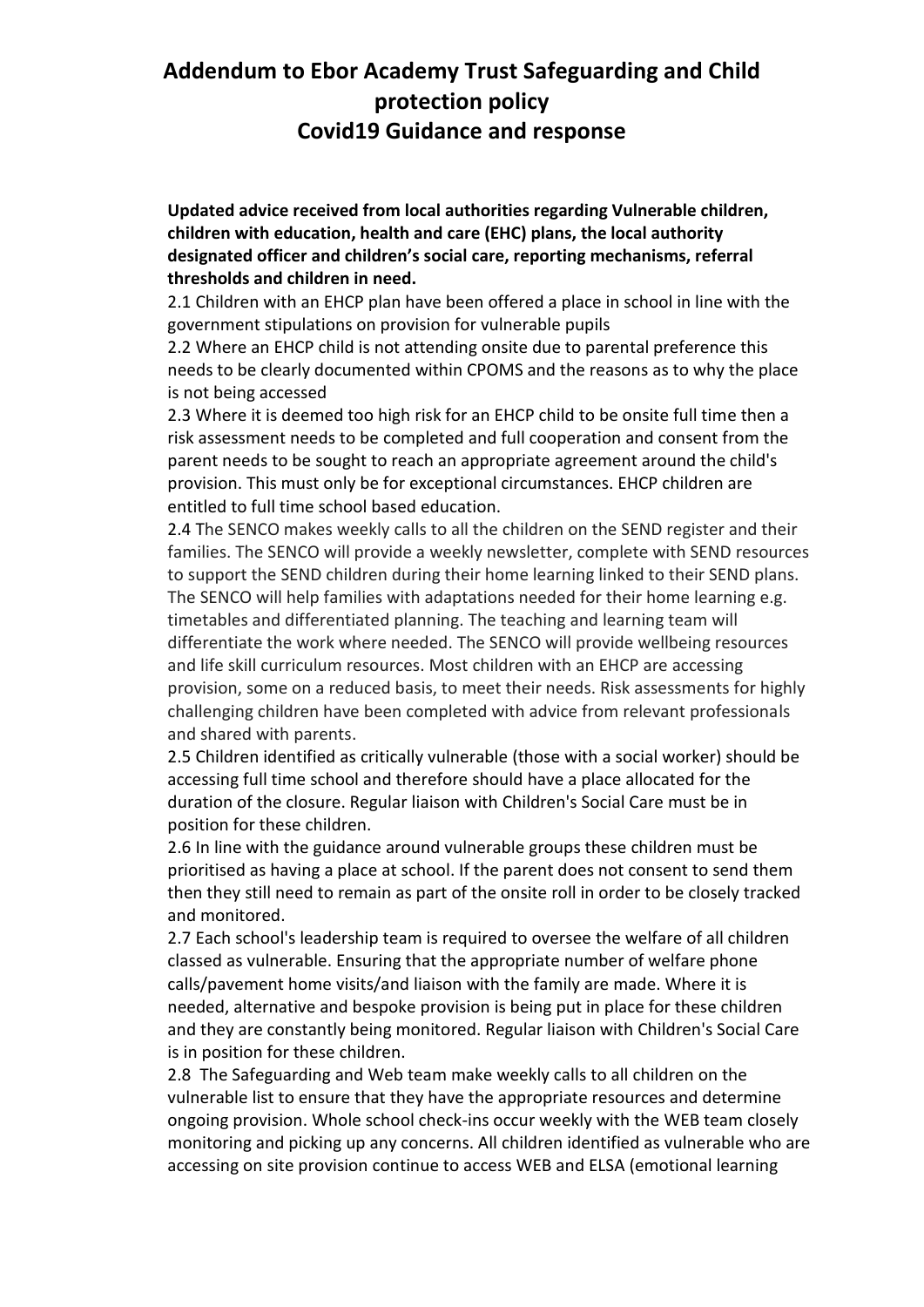### **Covid19 Guidance and response**

support assistant) sessions. Staff teams are aware and monitor Google Classroom. Any concerns are reported to the WEB team and the SLT via CPOMS. 2.9 The DSL/DDSL will attend all meetings that are required for children who are S47 or S17. On the rare occurrence due to the COVID19 position that the school does not have capacity to fulfil its duty to attend statutory meetings, the Trust Safeguarding Lead is able to represent the school and ensure all information is shared and assimilated.

2.10 The DSL needs to regularly review its vulnerability register weekly ensuring that all these children are regularly being seen on the remote platforms. The recommended practice for all children not onsite is to be checked twice per week. 2.11 Where a vulnerable child is entitled to a FSM this will be provided in the form of a meal at school and a voucher to the family. Any FSM children not taking up a place at the school provision will receive a voucher for the allowance of their FSM entitlement.

### **3. Revised procedures for staff and volunteers if they have any concerns about a child.**

- 3.1. In order to minimise the risk of the spread of infection, protecting the children, its staff and the local community through the period of school closures, the MAT does not foresee that volunteers will be coming onto the school site.
- 3.2 If staff have a concern about a child who is in the onsite provision, or is accessing through the remote online platforms, then the school's usual systems are in place for reporting concerns. Depending on the nature of the concern, DSL will make contact with the family if appropriate.
- 3.3 SLT are in school daily to ensure protocols can continue. Classes are doing weekly and in many cases daily check-ins to monitor the welfare of home learners. A robust tracking system is in place to monitor interactions with children at home and their daily learning is being collated to ensure all children make contact with their class teacher within the week. If no contact has been made through the classroom stream, by the middle of the week, the class teacher will send a direct message through ParentHub and attempt to take contact with the parents. If no contact has been made SLT will make contact and if there is no response a pavement visit will take place. There will be regular reviews to determine whether additional provision is necessary. All class teachers will ring the parents for a wellbeing class, once a fortnight and record on CPOMS.
- 3.4 If the concern raised seems to meet the threshold, the DSL will make a referral to Early Help or Social Services following the normal channels.

### **4. Emphasising the continued importance of all staff acting immediately on any safeguarding concerns.**

4.1 Staff will monitor which children are accessing online resources and the Google Classroom. Staff will also send Keeping in touch emails and make phone calls with families and children.

4.2 If staff are still not able to get in contact with the family over a pre agreed period of time then they will inform the SLT who will then try to make contact with the family.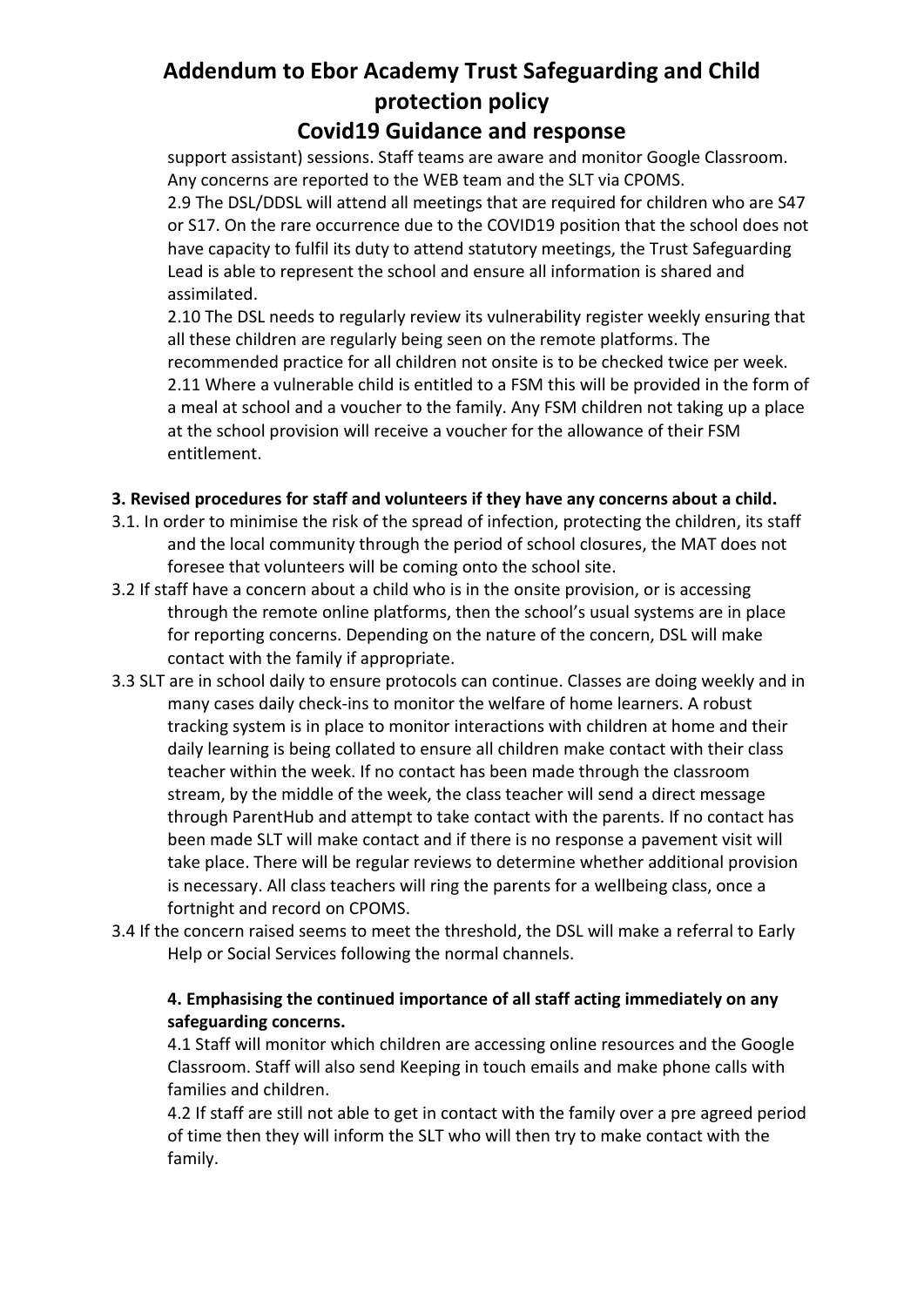### **Covid19 Guidance and response**

4.3 If there is a continued failure to make contact with the family, the SLT/DSL will make contact at the house following social distancing procedures. Staff will never attend alone, nor will staff travel together in the same car. Where a child or family has become unobtainable and there are either identified previously known risks, or a prolonged period of absence from the online portals, the DSL will make a decision to refer to social care if they feel it meets the threshold. We will also involve other agencies such as PCSOs if it's felt appropriate to make welfare checks.

### **5. The continued importance for school and college staff to work with and support children's social workers and the local authority virtual school head (VSH) for looked-after and previously looked-after children.**

5.1 LAC children will have a place at school and will be encouraged to access this place

5.2 We will keep in regular contact with Social workers and the virtual school through email.

5.3 LAC reviews and any paperwork that needs to be completed will be done digitally or over the phone.

5.4 We also keep in contact with the LAC if they are not already in school and do regular keeping in touch calls and emails.

**6. Peer on peer abuse - given the very different circumstances schools and colleges are operating in, a revised process may be required for managing any report of such abuse and supporting victims. Through the period of the school closure the school staff will remain vigilant for all external factors that could be impacting on a pupil's emotional health (the principles as set out in part 5 of KCSIE should continue to inform any revised approach).**

6.1 Staff will be closely monitoring any online interactions that they are having with children.

6.2 Schools will be building online and remote systems for carrying out emotional check ins and trying to assess a child's welfare through keeping in touch phone calls and messages through each school's online management information system for parental communication.

6.3 Children whose wellbeing may be affected, will be highlighted to the WEB team from class teachers, who will coordinate a call with parents to see what provision and support can be put in place. This may be a class with the chid, bespoke additional resources sent to that pupil through the classroom or in the post, or they can be invited into school for personalised wellbeing sessions with the WEB team.

### **7. What staff should do if they have concerns about a staff member who may pose a safeguarding risk to children (the principles in part 4 of KCSIE will continue to support how a school or college responds to any such concerns).**

7.1 Staff will continue to follow our school safeguarding policy and whistleblowing policy. Staff have been briefed on the additions of the Covid addendum

7.2 We have clear internal protocols around how staff engage with parents and children remotely.

7.3 All google classrooms will have a member of SLT attached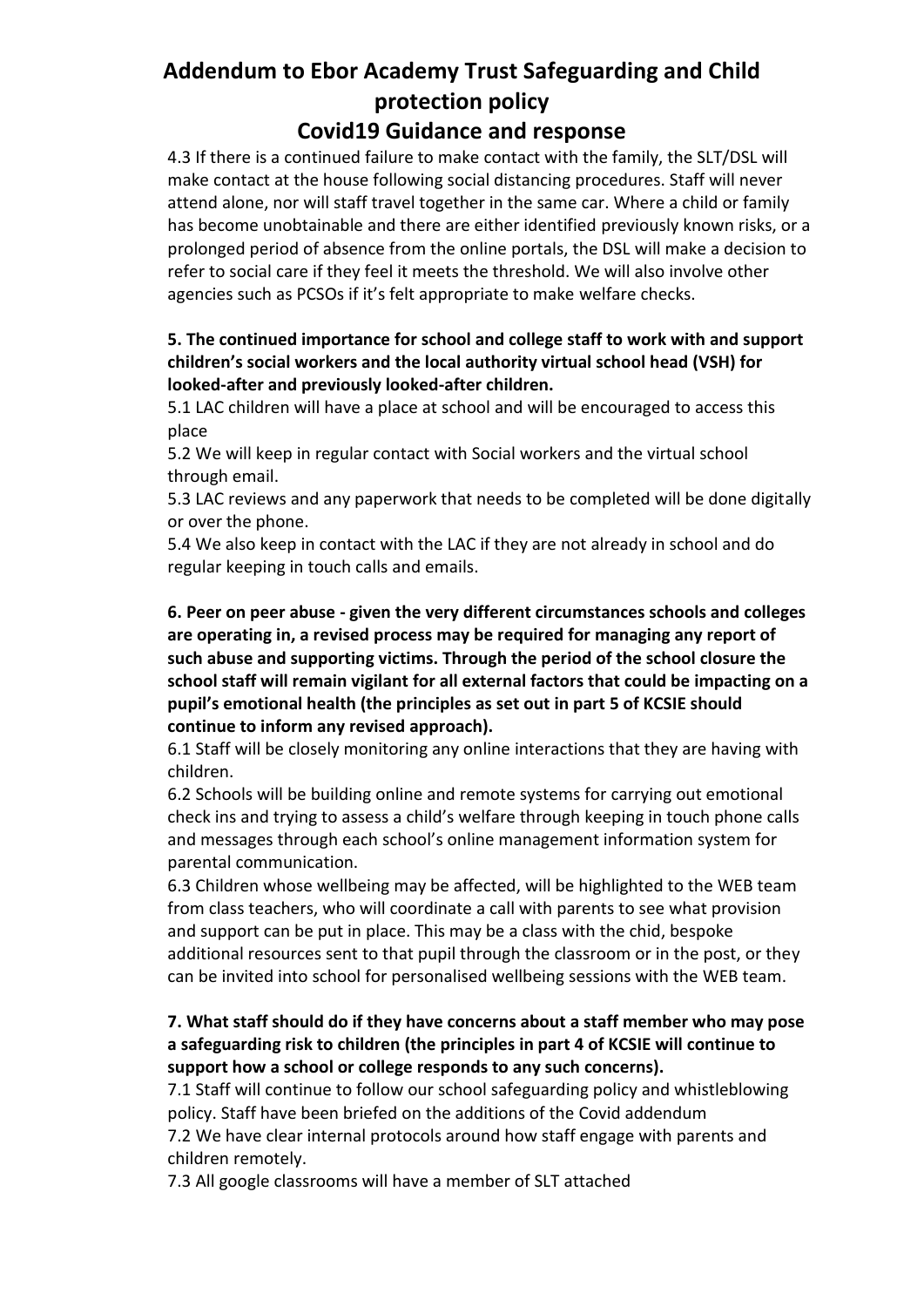### **Covid19 Guidance and response**

7.4 Where possible we won't lone work with a vulnerable family 7.5 If we are making a video call to a parent or child this will be carried out on site, with the knowledge of the DSL and always with a second person present

### **8. Arrangements to support children the school is concerned about who do not meet the 'vulnerable' definition therefore are not attending the provision.**

8.1 Children that are known to be vulnerable but do not meet the criteria will be placed on a vulnerable register. As part of the vulnerable register, there will be weekly contact by the SLT or WEB team to support learners and their families. Additional provision is available on an individual basis through discussions with parents/carers/children/wider professionals.

8.2 The SLT and Pastoral team will meet weekly (remotely or otherwise) to review the vulnerable register and ensure that the correct children are still being targeted for welfare calls or pavement visits.

8.3 Class teachers have a system to ensure they are checking in with each child remotely at least once a week and those who are classed as vulnerable have a key worker

8.4 Case loads are in place and specific plans overseen and managed by the Wellbeing team to support specific children's wellbeing on a remote basis through a nurture based google classroom

8.5 The Trust welfare response team meets weekly with the Trust Safeguarding Lead to review any complex cases across the Trust, and to ensure systems continue to be reviewed, scrutinised and reflected upon.

8.6 Where children are not attending school, parents of the school have a clear understanding of how they can report any worries, concerns or potential safeguarding incidents during school hours. This for example may be an email address, or a contact number for the local children's services.

### **9. The school's arrangements to ensure online safety for the staff who are working to provide remote teaching and learning. Ensuring the online safety of children who may have access to school's technology such as a Chromebook.**

9.1 We will continue to provide a safe learning environment through the means of online portals. This includes the use of online filtering & blocking of inappropriate material and interactions and constant monitoring by staff of children's online activity.

9.2 Online teaching will follow the same strict professional protocols as it would if that teaching was being done face to face.

9.3 Staff will remain strictly in adherence to the code of conduct and will always uphold the values and ethos of the school when delivering learning online.

9.4 Where live streaming of lessons is being delivered this will always be done with two adults present within the classroom.